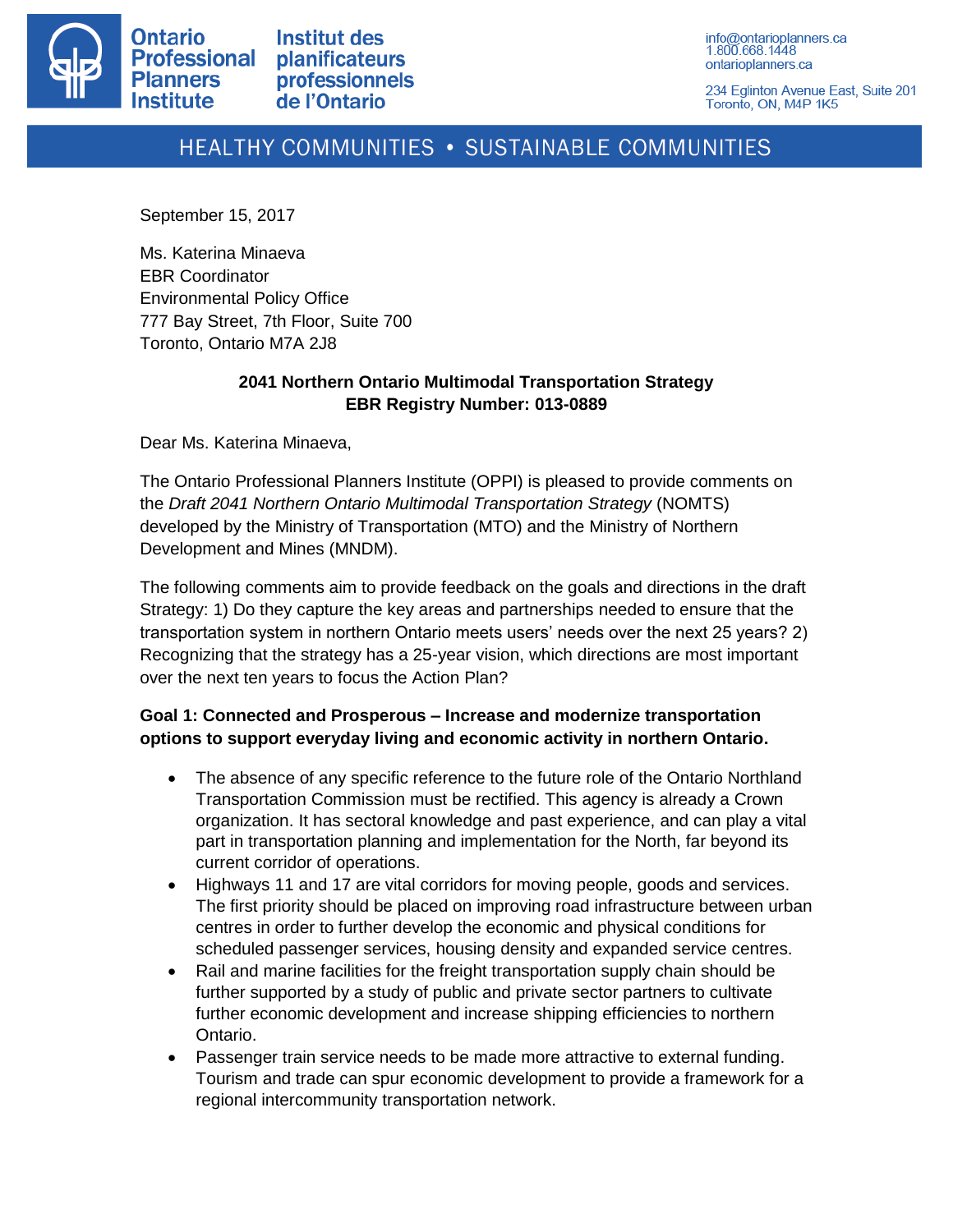• The road network should plan for through routes, instead of road stubs, in order to better link communities. In review of Figure 3, there are potential opportunities to link primary and secondary highways oriented towards urban centres that could develop passenger services to small communities as a continuous route.

#### **Goal 2: Safe and Reliable – Enhance traveller safety and system reliability, and minimize travel delays and complications.**

- Opportunities to improve driver information technology should optimize all channels in electronic and static means.
- In provision of rest areas, these should be modern service centres similar to those found along 400-series highways in southern Ontario that can also provide multipurpose and reliable access to food, fuel and amenities (e.g. bus shelter) to local communities.

## **Goal 3: Address Remote and Far North Challenges – Work with remote and Far North communities to address unique transportation needs with more reliable connections between communities and to the all-season ground transportation network.**

- It is not clear that the Province has an overall direction, plan or strategy for the development and implementation of efficient and sustainable transportation systems to service remote Indigenous communities of the Far North, especially those that could be impacted by resource development in the 'Ring of Fire' region. This direction for provision of transportation systems will have farreaching impacts for the economic development, culture and way of life of Indigenous peoples, and it must become a priority for the Province. This work must incorporate traditional knowledge and ways of decision-making.
- The opportunities noted in 3.3 and 3.6 include promising actions that can contribute to enabling connected communities through both winter and all-season infrastructure**.**

### **Goal 4: Integrated and Innovative – Anticipate and respond to economic, technological, environmental and social change to link people, resources and businesses.**

- 'Robot Vehicles' and 'Driverless Technologies' could have an impact of transportation planning for the North that may even eclipse broadband infrastructure deployment over the next 20-25 years. The Strategy must create 'policy space' and financing to ensure that Northern Ontario transportation networks are the equivalent of those in other parts of the Province when this technology is ready to be deployed.
- The definition of Transportation Demand Management on page 75 is not accurate, it is typically used for various efficiencies that increase transportation system efficiency and Ministry of Transportation definitions exist. Rather the description refers to northern and remote telecommunications.